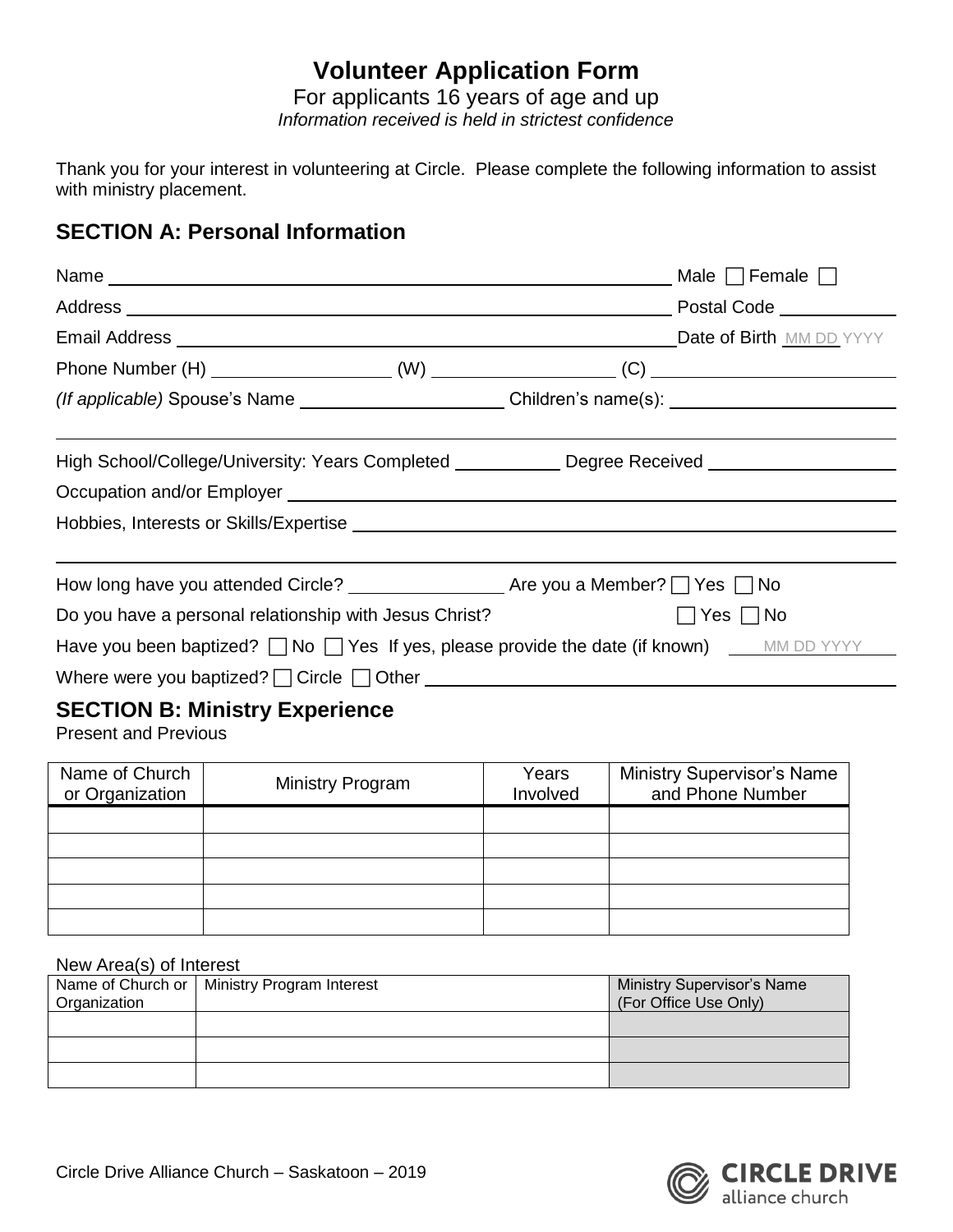# SECTION C: Statement of Faith

# 1. **God**

There is one God, who is infinitely perfect, existing eternally in three persons: Father, Son, and Holy Spirit.

# 2. **Jesus**

Jesus Christ is true God and true man. He was conceived by the Holy Spirit and born of the Virgin Mary. He died upon the cross, the Just for the unjust, as a substitutionary sacrifice, and all who believe in Him are justified on the ground of His shed blood. He arose from the dead according to the Scriptures. He is now at the right hand of the Majesty on high as our great High Priest. He will come again to establish His kingdom of righteousness and peace.

# 3. **Holy Spirit**

The Holy Spirit is a divine Person, sent to indwell, guide, teach and empower the believer, and to convince the world of sin, of righteousness and of judgment.

# 4. **Bible**

The Old and New Testaments, inerrant as originally given, were verbally inspired by God and are a complete revelation of His will for the salvation of people. They constitute the divine and only rule of Christian faith and practice.

#### 5. **Sin**

Humankind, originally created in the image and likeness of God, fell through disobedience, incurring thereby both physical and spiritual death. All people are born with a sinful nature, are separated from the life of God, and can be saved only through the atoning work of the Lord Jesus Christ. The destiny of the impenitent and unbelieving is existence forever in conscious torment, but that of the believer is everlasting joy and bliss.

# 6. **Freedom from Sin**

Salvation has been provided only through Jesus Christ. Those who repent and believe in Him are united with Christ through the Holy Spirit and are thereby regenerated (born again), justified, sanctified and granted the gift of eternal life as adopted children of God.

#### 7. **Christian Living**

It is the will of God that in union with Christ each believer should be sanctified thoroughly thereby being separated from sin and the world and fully dedicated to God, receiving power for holy living and sacrificial and effective service toward the completion of Christ's commission.

This is accomplished through being filled with the Holy Spirit which is both a distinct event and progressive experience in the life of the believer.

# 8. **Healing**

Provision is made in the redemptive work of the Lord Jesus Christ for the healing of the mortal body. Prayer for the sick and anointing with oil as taught in the Scriptures are privileges for the Church in this present age.

# 9. **Church**

The universal Church, of which Christ is the Head, consists of all those who believe on the Lord Jesus Christ, are redeemed through His blood, regenerated by the Holy Spirit, and commissioned by Christ to go into all the world as a witness, preaching the Gospel to all nations.

The local church, the visible expression of the universal Church, is a body of believers in Christ who are joined together to worship God, to observe the ordinances of Baptism and the Lord's Supper, to pray, to be edified through the Word of God, to fellowship, and to testify in word and deed to the good news of salvation both locally and globally. The local church enters into relationships with other like-minded churches for accountability, encouragement and mission.

# 10. **Life after death**

There shall be a bodily resurrection of the just and of the unjust; for the former, a resurrection unto life; for the latter, a resurrection unto judgment.

# 11. **Second Coming of Christ**

The second coming of the Lord Jesus Christ is imminent and will be personal and visible. As the believer's blessed hope, this vital truth is an incentive for holy living and sacrificial service toward the completion of Christ's commission.

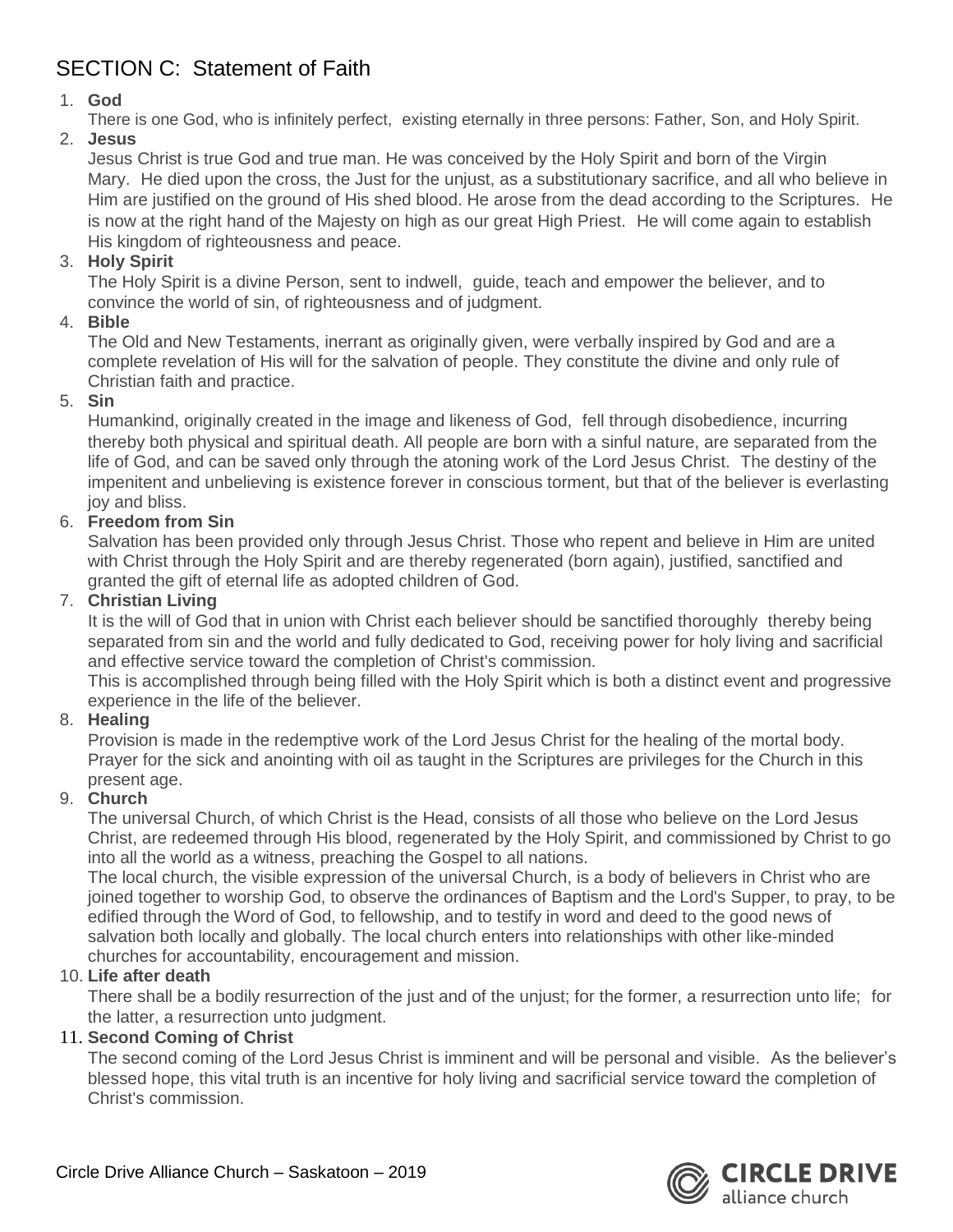# **SECTION D: Confidential Information**

*To be completed by anyone interested in volunteering with Children, Youth, or the Security Team, in accordance with our Plan to Protect screening policy. If you are not applying for a role in any of these ministries please move on to Section E.*

In order to provide a safe and secure church environment for our children and youth, we believe it is necessary to include the following questions as part of our application process. All information will be kept strictly confidential. (Police may access this information, under warrant, if requested.) Answering yes to any of the questions may not necessarily preclude your involvement in ministry. Thank you in advance for your understanding.

Have you:

- had any painful experience, personal abuse in any form, that has better equipped you, or may hinder<br>vou from a productive ministry with children or youth?<br> $\blacksquare$ you from a productive ministry with children or youth?
- **•** ever been convicted for the use or sale of drugs?
- **•** ever been hospitalized or treated for alcohol or substance abuse?
- **•** ever been convicted of a criminal offense, excluding minor traffic violations?
- **e** ever been accused/arrested/convicted for any sexually related crimes?
- ever been accused, arrested, or convicted for any abuse related crime? Yes
- had any circumstances involving your lifestyle or background that would call into question your ability to work with children/youth?
- **•** Do you have any health problems or concerns? (medical or psychiatric)

If you have answered yes to any of the above questions, please explain.

Do you have any physical conditions that would prevent you from performing certain types of activities (lifting children, playing sports)? If so, please explain.

#### **References**

Please provide the names of three individuals, *excluding relatives*, who could provide a reference for you. Include at least one reference from outside the church. Each reference must have an **accurate email address**.

| 1. Name of Reference<br><u> 1980 - Andrea Aontaithe ann an t-</u><br>Email<br><u> 1980 - Jan Sterling von Berling von Berling von Berling von Berling von Berling von Berling von Berling von B</u> | <b>Phone Number</b>                                    |  |
|-----------------------------------------------------------------------------------------------------------------------------------------------------------------------------------------------------|--------------------------------------------------------|--|
| Email                                                                                                                                                                                               |                                                        |  |
| Email                                                                                                                                                                                               | Relationship __________________<br><b>Phone Number</b> |  |

# **Criminal Record Check**



| 5 I I<br>NO II                        |
|---------------------------------------|
| Yes $\Box$<br>$\mathsf{No}\,\Box$     |
| $\mathsf{No}\,\Box$<br>Yes $\Box$     |
| Yes $\Box$<br>$\mathsf{No}\,\Box$     |
| $\mathsf{No}\,\Box$<br>Yes $\Box$     |
| $\mathsf{s} \,\square\,$ No $\square$ |
|                                       |
| Yes $\Box$<br>$\mathsf{No}\,\Box$     |
| Yes $\Box$<br>$\mathsf{No}\,\Box$     |